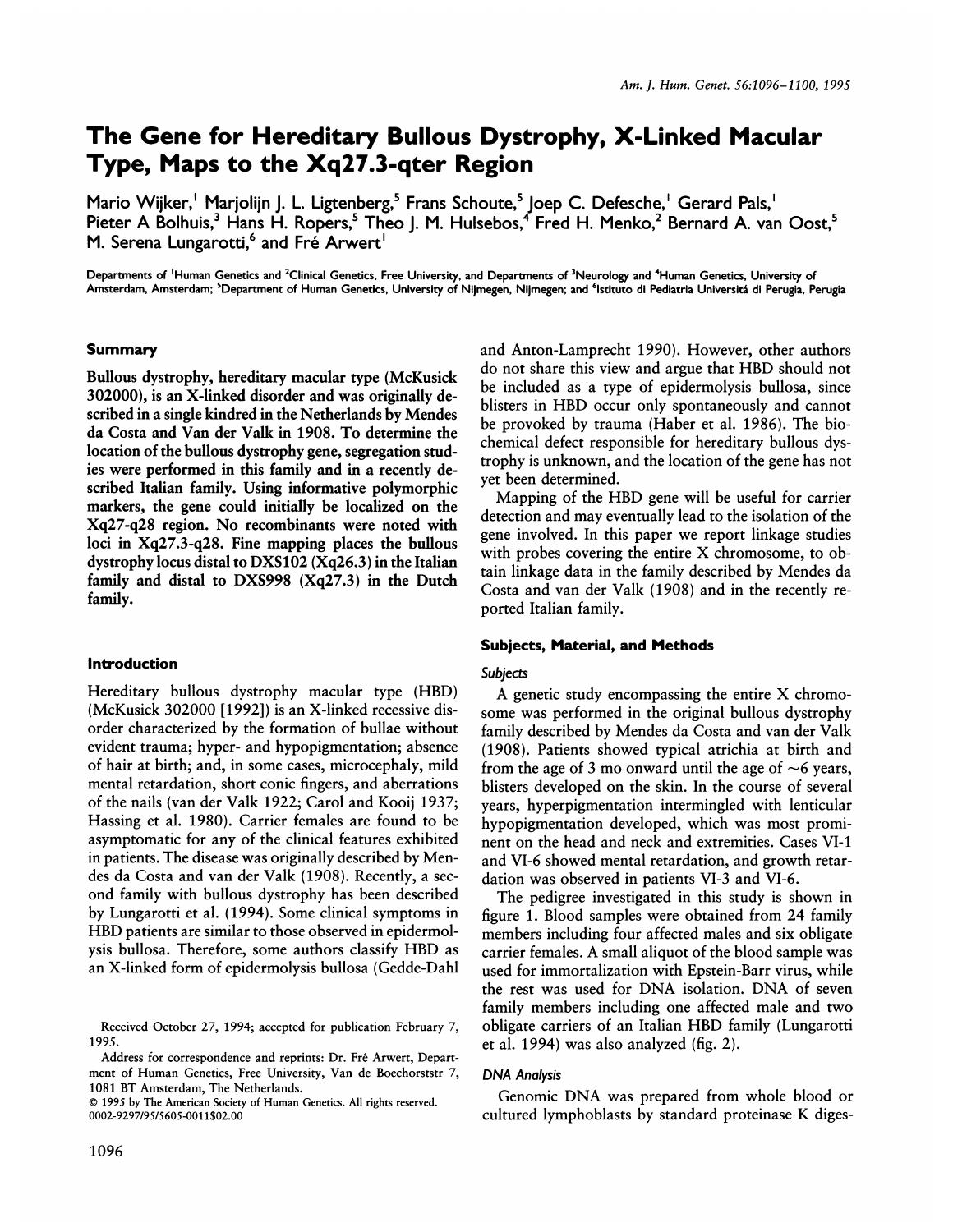

DXS297, DXS998, FRÁXA, DXS52, F8C, and DXS1108. Haplorpe analysis is based on the minimum number of recombinants in the offspring. Boxes indicate part of the maternal risk<br>chromosome inherited after a recombination event. Dutch pedigree of the hereditary bullous dystrophy family used in this linkage study. Individuals' genotypes are shown for the loci HPRT, DXS102, DXS984, DXS292, Figure 1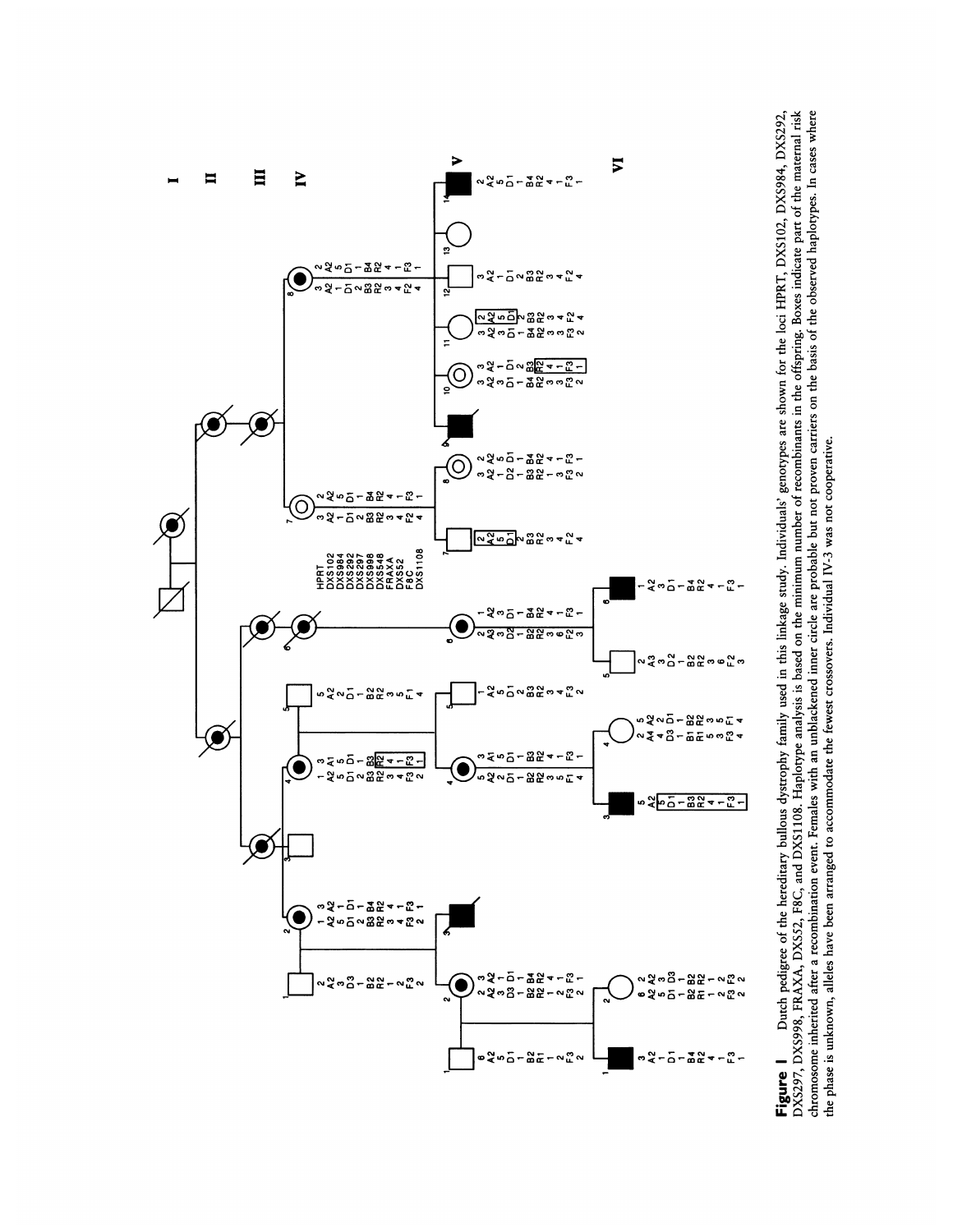

Figure 2 Fine mapping of the Xq26.1-ter region in the Italian HBD family. Patient III-2 inherited the region distal to DXS102 from his grandmother, confirming the location of the disease gene in the Xqter region. Boxes indicate part of the maternal risk chromosome inherited after a recombination event.

tion, phenol-chloroform extraction, and isopropanol precipitation. Thirty-three various DNA probes were used in this study to scan the entire X chromosome. Twenty-four of them were found to be informative and are summarized in table 1. For RFLP analysis, Southern blot analysis was performed using standard procedures (Sambrook et al. 1989).

The microsatellite markers were amplified according to standard procedures using 32P-a-dATP, fluorescein-12-dUTP, or fluorescent primers. The PCR products were separated on polyacrylamide gels and visualized using autoradiography, an ALF DNA sequencer, and Fragment Manager version 1.1 of Pharmacia or the genescan mode of the Applied Biosystems automatic sequencer.

Amplification of the Stl4 minisatellite (Richards et al. 1991) was carried out in a total volume of  $25 \mu l$  by using  $\sim$  200 ng genomic DNA and 200  $\mu$ M dNTPs. The products were separated on a 1.5% agarose gel.

#### Linkage Analysis

Two-point linkage analysis was performed using MLINK from the LINKAGE version 5.10 package (Lathrop et al. 1984a, 1984b). A disease frequency of .00001 was assumed. Penetrance was considered to be complete, and no new mutations were allowed. Multilocus analysis was performed; however, no additional information was obtained, since no crossovers were detected distal to DXS998.

## **Results**

Results of two-point lod scores for linkage between the HBD gene and X-chromosomal marker loci are summarized in table 1. Highly significant negative lod scores were obtained with loci on the short arm and the proximal long arm of the X chromosome. On the other hand, FRAXA and more distal marker loci showed close linkage with the HBD locus (table 1). We obtained <sup>a</sup> maximum lod score  $(Z_{\text{max}})$  of 3.34 at a maximum recombination fraction ( $\theta_{\text{max}}$ ) of .00 for FRAXA (Xq27.3). DXS52, F8C, and DXS1108 (Xq28) also showed significant linkage with the disease ( $Z_{\text{max}}$  is 3.58, 2.07, and 3.93, respectively) at a  $\theta$  of .00.

To locate the HBD gene in <sup>a</sup> more precise interval on the map we performed fine mapping using polymorphic markers distal to the hypoxanthine phosphoribosyl transferase locus (HPRT) in both the Dutch and the Italian HBD families. The informative markers in the Xq26-q28 region are shown in figures <sup>1</sup> and 2. Patient VI-3 inherited the maternal grandmother alleles except for the loci proximal to DXS984 (fig. 1).

Comparison of carriers IV-2 and IV-4 indicates that in their mother, carrier III-1, a recombination between DXS998 and the disease locus has occurred. This places the HBD locus distal to DXS998 in the Dutch pedigree.

In the Italian family a single recombination event localizes the HBD gene distal to DXS102 (fig. 2). This is in good agreement with the observed tight linkage with the Xq27.3-q28 marker loci.

## **Discussion**

HBD is <sup>a</sup> rare X-linked disorder, originally described in only one family in the Netherlands. Recently a family with two patients with the characteristics of this syndrome has been identified in Italy (Lungarotti et al. 1994). The genealogical relationship between these patients and the described family is presently under investigation.

Our linkage data show that the HBD gene is located in the Xq27.3-28 region. The maximum two-point lod scores in this region are >2.0 which is evidence for linkage for an X-linked disease. Fine-mapping analysis of the region distal to HPRT on Xq26.1 in the Dutch family showed no recombinants between the disease locus and markers in the region distal to DXS998 in Xq27.3. The recombination shown in the Italian family in figure 2 places the HBD gene distal to DXS102. How-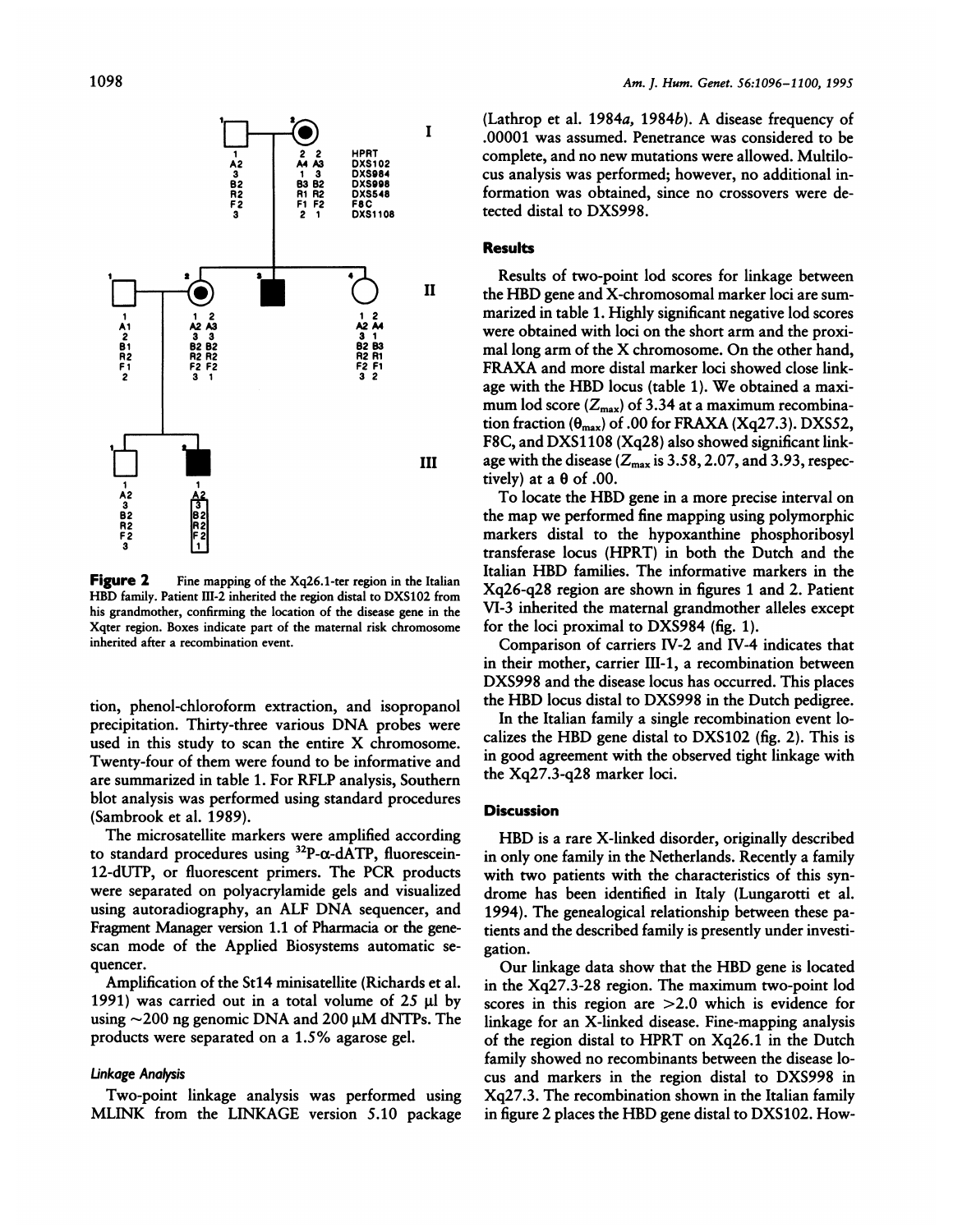## Table I

| Two-Point Linkage Data between the HBD Locus and Marker Loci |  |  |  |  |
|--------------------------------------------------------------|--|--|--|--|
|--------------------------------------------------------------|--|--|--|--|

| Locus                | θ         |         |         |         |        |        |        |  |  |
|----------------------|-----------|---------|---------|---------|--------|--------|--------|--|--|
|                      | .00       | .01     | .05     | .10     | .20    | .30    | .40    |  |  |
| DXS85                | $-\infty$ | $-4.51$ | $-2.45$ | $-1.60$ | $-.81$ | $-.40$ | $-.15$ |  |  |
| DXS43                | $-\infty$ | $-3.28$ | $-1.90$ | $-1.31$ | $-.75$ | $-.42$ | $-.19$ |  |  |
| KALLMAN              | $-\infty$ | $-4.08$ | $-2.10$ | $-1.32$ | $-.65$ | $-.33$ | $-.13$ |  |  |
| DXS426               | $-\infty$ | $-4.72$ | $-2.64$ | $-1.77$ | $-.94$ | $-.49$ | $-.20$ |  |  |
| DXS7                 | $-\infty$ | $-1.11$ | $-0.45$ | $-0.20$ | $-.01$ | .40    | .04    |  |  |
| DXS255               | $-\infty$ | $-5.91$ | $-3.16$ | $-2.03$ | $-.98$ | $-.45$ | $-.15$ |  |  |
| DXS453               | $-\infty$ | $-2.98$ | $-1.62$ | $-1.06$ | $-.54$ | $-.28$ | $-.11$ |  |  |
| DXS456               | $-\infty$ | $-2.21$ | $-.88$  | $-.38$  | .02    | .14    | .12    |  |  |
| DXS454               | $-\infty$ | $-1.65$ | $-.97$  | $-.68$  | $-.41$ | $-.25$ | $-.12$ |  |  |
| DXS458               | $-\infty$ | $-3.75$ | $-1.75$ | $-.97$  | $-.32$ | $-.06$ | .03    |  |  |
| DXS3                 | $-\infty$ | $-2.03$ | $-.72$  | $-.24$  | .12    | .20    | .15    |  |  |
| DXS424               | $-\infty$ | .24     | .80     | .93     | .88    | .67    | .38    |  |  |
| DXS425               | $-\infty$ | $-3.75$ | $-1.74$ | $-.96$  | $-.30$ | $-.05$ | .04    |  |  |
| HPRT <sup>a</sup>    | $-\infty$ | $-4.61$ | $-1.95$ | $-.96$  | $-.23$ | $-.03$ | $-.01$ |  |  |
| $DXS102^*$           | $-\infty$ | $-2.91$ | $-1.01$ | $-.35$  | .08    | .17    | .13    |  |  |
| DXS984 <sup>a</sup>  | $-\infty$ | $-2.05$ | $-.66$  | $-.14$  | .22    | .27    | .18    |  |  |
| DXS292               | 1.49      | 1.45    | 1.29    | 1.10    | .74    | .43    | .19    |  |  |
| DXS297               | 1.76      | 1.71    | 1.53    | 1.30    | .87    | .49    | .18    |  |  |
| DXS998 <sup>a</sup>  | $-\infty$ | .98     | 1.43    | 1.41    | 1.09   | .71    | .34    |  |  |
| DXS548 <sup>a</sup>  | .50       | .48     | .41     | .32     | .18    | .08    | .03    |  |  |
| FRAXA                | 3.34      | 3.26    | 2.95    | 2.55    | 1.76   | 1.01   | .37    |  |  |
| DXS52                | 3.58      | 3.50    | 3.18    | 2.77    | 1.96   | 1.17   | .49    |  |  |
| $F8^a$               | 2.07      | 2.02    | 1.81    | 1.54    | 1.04   | .59    | .24    |  |  |
| DXS1108 <sup>a</sup> | 3.93      | 3.85    | 3.51    | 3.08    | 2.22   | 1.38   | .63    |  |  |
|                      |           |         |         |         |        |        |        |  |  |

<sup>a</sup> Also used in the Italian family; lod scores are combined.

ever, since carrier II-2 is not informative for DXS984, DXS998, DXS548, or F8C, a more distal recombination cannot be excluded.

We tested all available markers distal to HPRT with a known map position (Schlessinger et al. 1993). Markers informative in the Dutch and Italian family were used in the fine-mapping analysis, and, consequently, a more precise location for HBD cannot be obtained unless new HBD families are identified.

The chromosomal region  $Xq27.3-q28$  is known to contain many disease genes. Superficially there are analogies in symptoms presented by HBD and incontinentia pigmenti (IP-2) patients. The IP-2 locus has been mapped to Xq28, but the disease is X-linked dominant in females and lethal in males, which makes it an unlikely candidate locus (Sefiani et al. 1989, 1991; Smahi et al. 1994).

A plausible candidate gene for HBD in this chromosomal region is biglycan I, located between DXS52 and F8C (Schlessinger et al. 1993). The gene encodes a small proteoglycan found in many connective tissues and is also expressed in epithelial cells. The dermatological symptoms in HBD patients could be explained by dysfunction of this proteoglycan. Mutation analysis of the gene is possible, now that the sequence of the relevant regions of the gene is known (Fisher et al. 1991). No mutations in this gene have been detected for any of the other diseases involving connective tissue abnormalities assigned to Xq28: chondrodysplasia punctata, dyskeratosis congenita, and incontinentia pigmenti (Das et al. 1994). The localization of the HBD locus to a limited region on the X chromosome opens the way for carrier detection and identification of the gene affected in this disease.

## **Acknowledgments**

We thank Drs. L. P. Kuyt for his genealogic investigation. We also would like to thank the HBD families for their interest and cooperation throughout this study.

# **References**

- Carol WLL, Kooii R (1937) Macular type of hereditary bullous dystrophy. Maandschr Kindergeneeskd 6:39-51
- Das S, Metzenberg A, Pai GS, Gitschier J (1994) Mutational analysis of the biglycan gene excludes it as a candidate for X-linked chondrodysplasia, punctata dyskeratosis congenita, and incontinentia pigmenti. Am J Hum Genet 54:922-925